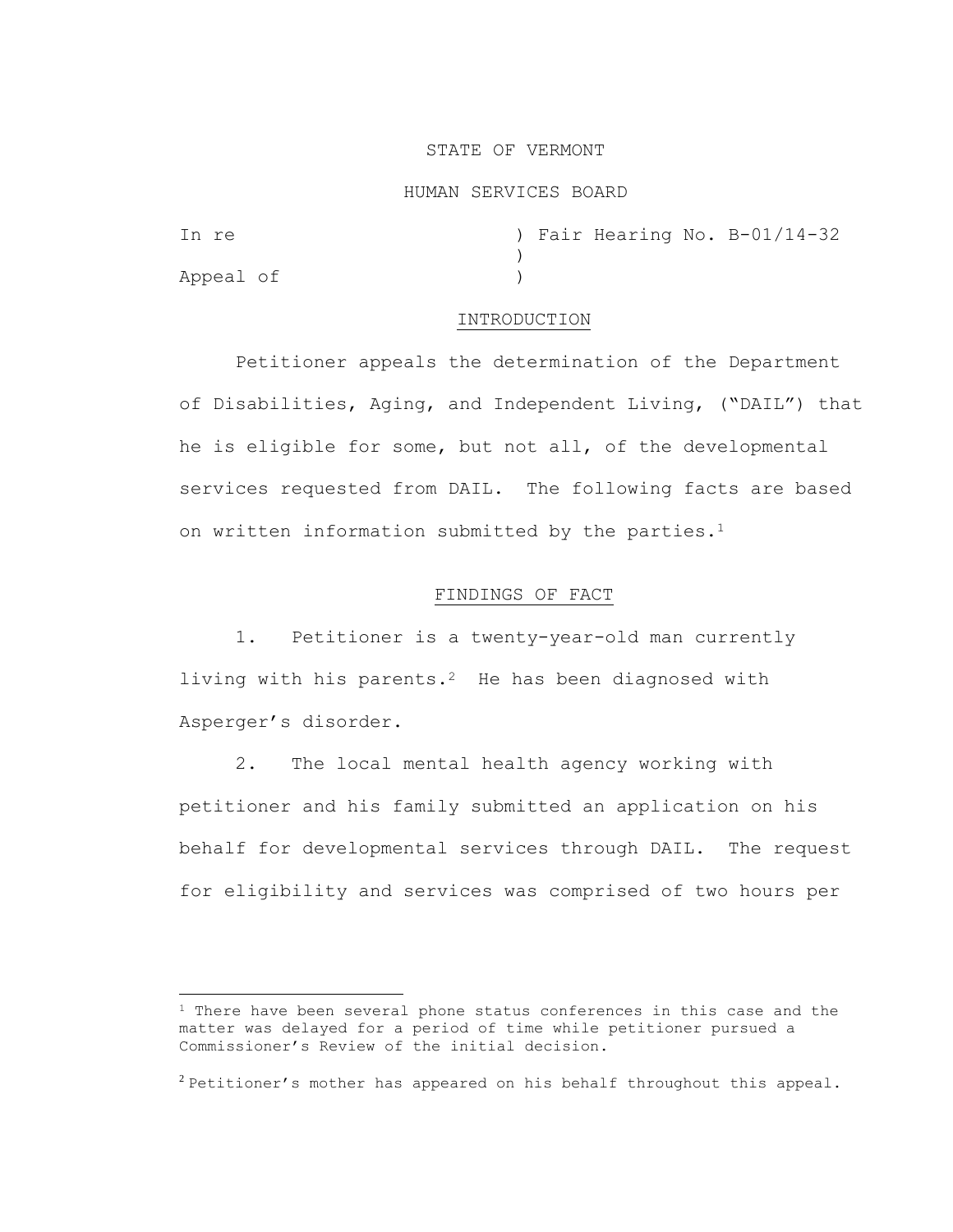week of service coordination, 20 hours per week of community supports, and respite support of 36 days per year.

3. The "Equity Committee" functioning under DAIL's auspices found petitioner eligible for services, awarding him one hour per week of service coordination and respite support of 36 days per year, but no hours of community support.

4. Petitioner appealed this decision to the Board. While the appeal was pending, petitioner opted for a Commissioner's review of the decision. The Commissioner's review, in a decision dated March 19, 2014, affirmed the original decision.

5. The Commissioner's review found that the primary subject in dispute, 20 hours per week of community support, does not meet a System of Care Plan funding priority because it is not "needed to prevent imminent risk to the individual's health and safety."

6. Petitioner submitted psychological evaluations into the record dated May 23, 2012 and October 19, 2011. Each evaluation confirms his diagnosis of Asperger's Disorder. Neither evaluation directly addresses petitioner's need for community supports or the nature of that need.

7. Petitioner also submitted a letter of support from an employment consultant, dated April 3, 2014, opining that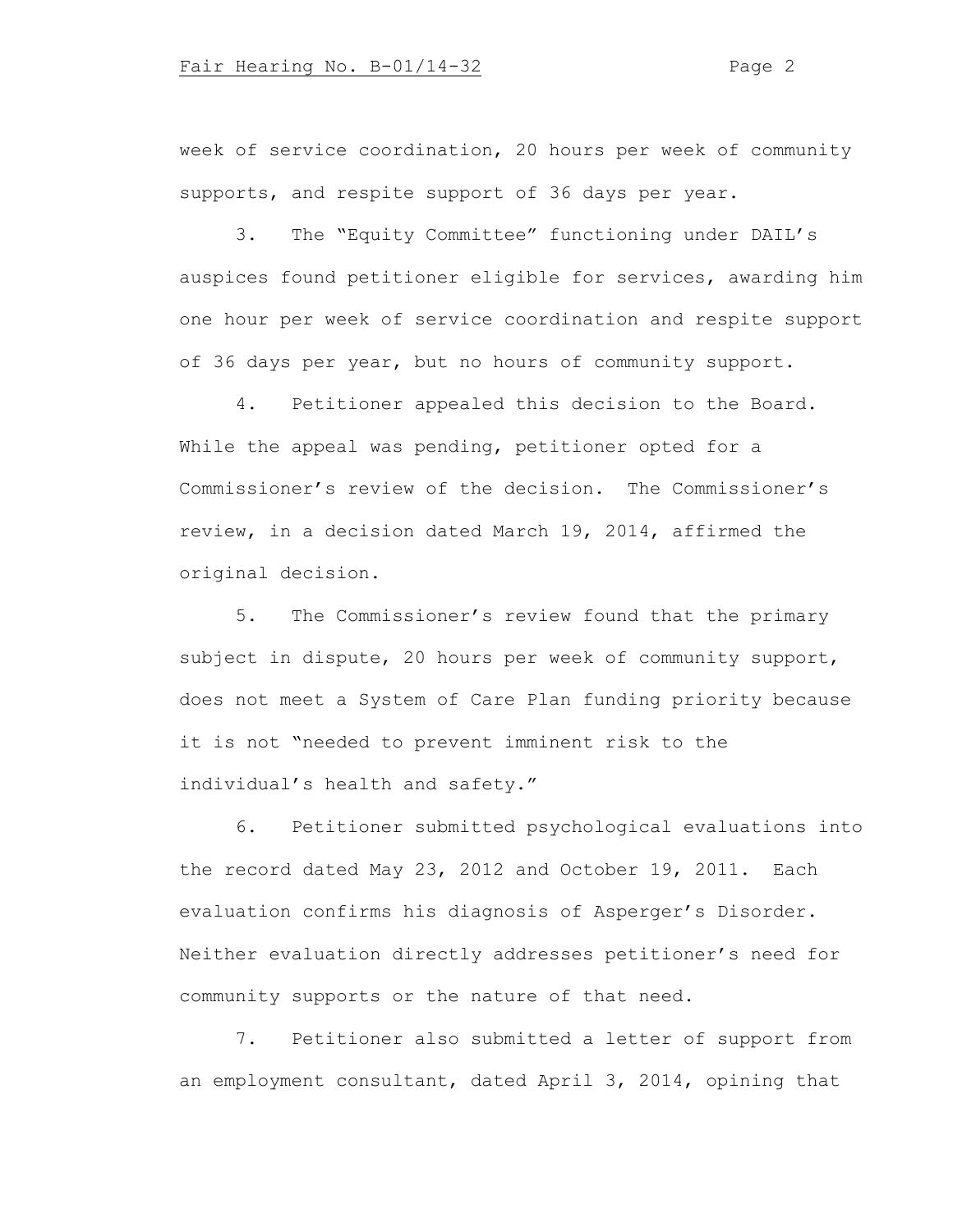he "will require a great deal of assistance identifying jobs which will provide him with a supportive environment in which he can be successful."

8. Upon receipt of the Commissioner's review decision, the hearing officer, by memo dated April 21, requested that the Department forward the information provided to the Equity Committee in support of petitioner's initial request for services. The memo also gave petitioner an opportunity to provide additional information related to his need for community supports.

9. The Department provided the information submitted to the Equity Committee. Within those materials, the local mental health agency provides:

Community Supports: 20 hours of contracted community support is needed weekly to provide the support [petitioner] needs in the community to develop necessary safety skills to increase his ability to become independent in the community. [Petitioner] has a poor sense of safety, is vulnerable, and cannot navigate safely without support. He does not drive or access public transportation and relies solely on his parents. His parents are unable to assist him daily and this has become more challenging with the loss of school.

10. The local mental health agency also indicates in a "Needs Assessment Summary" that petitioner has "Non/minimal" need in the areas of Communication, Continence, Health/Medical, Mobility, Wandering, and Criminal Behavior.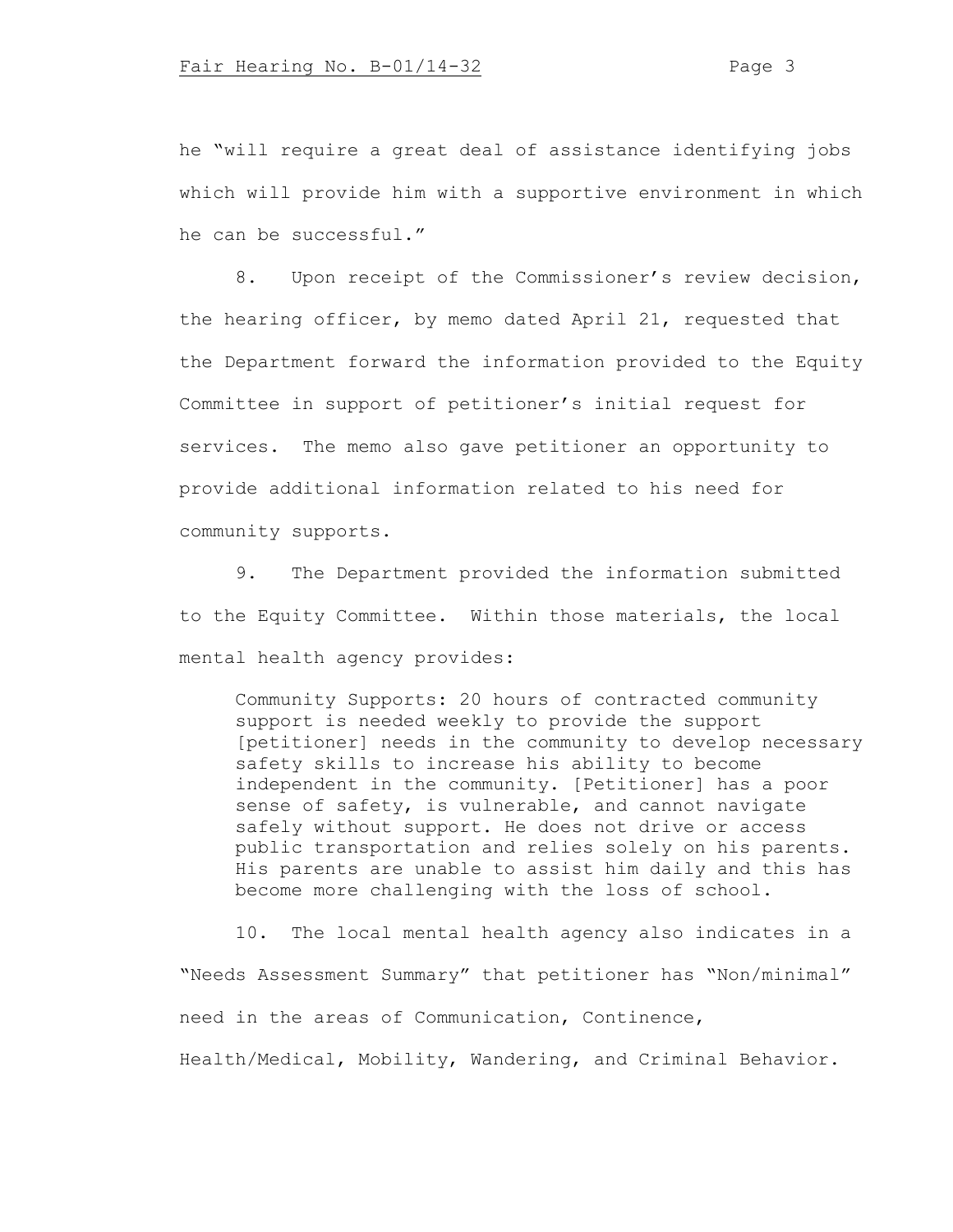The Needs Assessment Summary indicates that petitioner has "Moderate" need in the areas of Self-Care, Independent Living Skills, Sleep Disturbance, and Other Behavioral Challenges. No areas are identified as a "Significant" area of need.

### ORDER

DAIL's decision is affirmed.

# REASONS

The Department funds developmental services according to priorities set out in a System of Care Plan developed every three (3) years. The funding priority forming the basis of petitioner's request is that of "Health and Safety," which is specified as "[o]ngoing, direct supports and/or supervision are needed to prevent imminent risk to the individual's personal health or safety."3 No other funding priorities have been raised or are apparent.

The preponderance of evidence supports affirming DAIL's decision. There is insufficient evidence that the services denied by DAIL, primarily community supports, are needed to

<sup>3</sup> "Imminent" is defined as presently occurring or expected to occur within 45 days. "Risk to the individual's personal health and safety" means an individual has substantial needs in one or more areas that without paid supports put the individual at serious risk of danger, injury or harm (as determined through the needs assessment). *See* Vermont State System of Care Plan, FY2012-2014, p. 21 (FY14 Update).